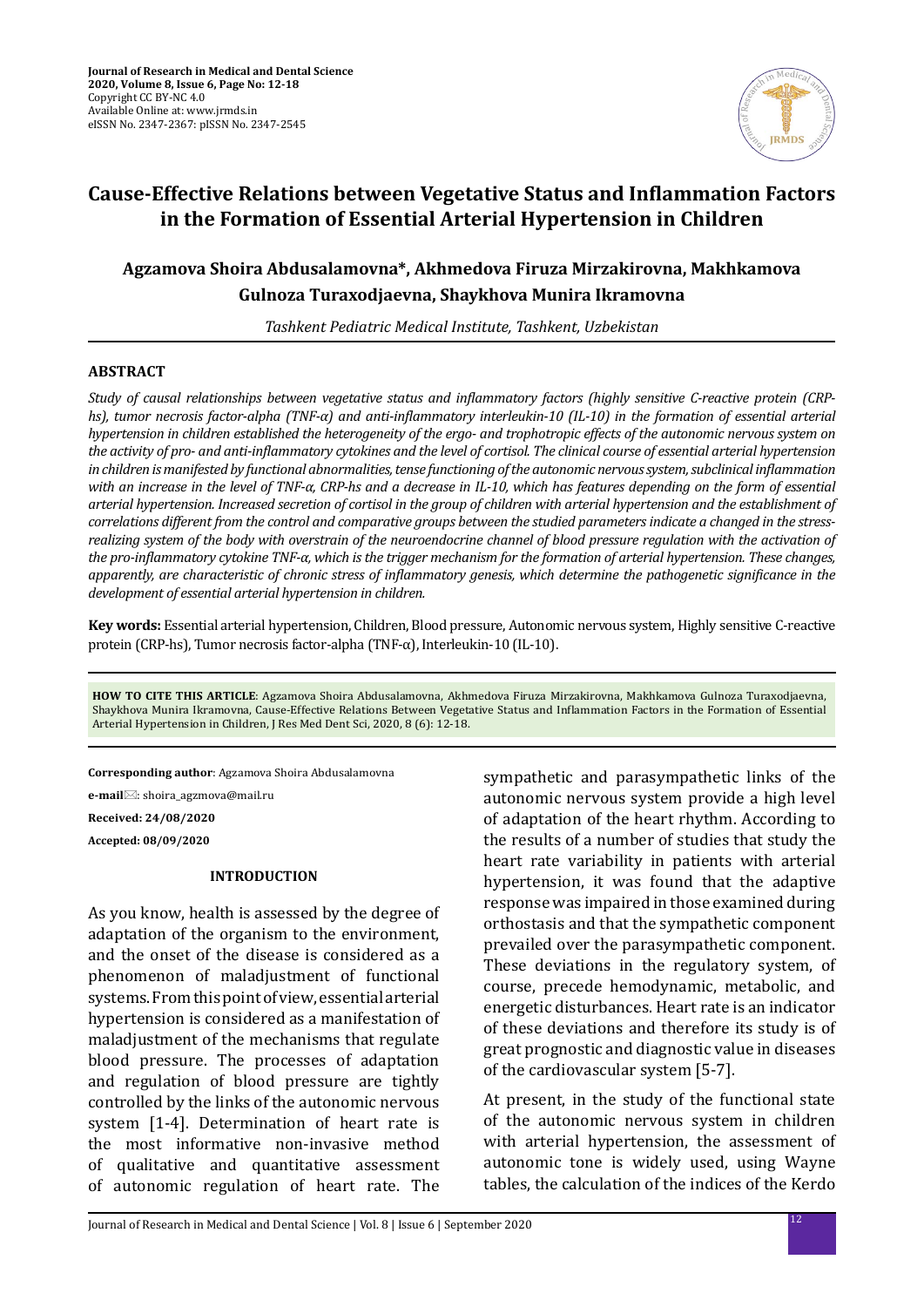autonomic index, the clinoorthostatic test, and the parameters of cardiointervalography. Cardiointervalography as a method for assessing the state of the autonomic nervous system has no age restrictions, is safe, non-invasive, and is used in both healthy and sick children. It allows you to characterize the activity of the sympathetic and parasympathetic parts of the autonomic nervous system through their influence on the heart rate [8-11].

The immune system, like any other system, in the process of life support of the organism is not autonomous and self-regulating. Its functional state is largely related to other systems. Integration of immunity processes with other morpho functional systems of the body, as well as the relationship between individual links within the system itself, are provided by the higher centers of the autonomic nervous system [3,5,9,12]. In this regard, it is of interest to study the factors of autonomic support of the system of immune processes in the body, which can provide a basis for a more objective scientific assessment of immune responses and their specificity and more clearly substantiate and improve methods of disease prevention, using the example of essential arterial hypertension, through the system of leading mechanisms of the autonomic nervous system. systems.

Purpose of the study. To study the causal relationships between vegetative status and inflammation factors (highly sensitive C-reactive protein (CRP-hs), tumor necrosis factor-alpha (TNF- $\alpha$ ) and anti-inflammatory interleukin-10 (IL-10) in the formation of essential arterial hypertension in children.

## **MATERIAL AND METHODS**

62 schoolchildren aged 13-16 years old (average age  $14.65 \pm 0.19$ ) were examined. The surveyed children were divided into 4 groups: Control (n=20)-children with normal blood pressure, comparative (n=18)-children with high normal blood pressure, main group 1 (n=12)-children with labile arterial hypertension, the main second (n=12)-children with stable arterial hypertension.

Criteria for inclusion in a clinical study: children with grade I essential arterial hypertension, without target organ damage and children with normal and high normal blood pressure without exacerbation of chronic foci of infections within 6 months.

Exclusion criteria from a clinical study: congenital anomalies and kidney diseases, endocrine pathology, secondary or symptomatic arterial hypertension, essential arterial hypertension of II or more degree.

Comprehensive studies were carried out using standard research methods in accordance with the Russian guidelines for arterial hypertension [13].

The study was conducted in compliance with the ethical principles of the World Medical Association Declaration of Helsinki and was carried out with the informed consent of parents and patients.

Cardiointervalographic parameters were assessed according to the following indicators: fashion, variation range (Delta X), fashion amplitude and stress index (in orthostasis), initial autonomic tone and autonomic reactivity.

The degree of influence of the autonomic nervous system on the cardiovascular system was assessed by calculating the Kerdo index and diagnosing the type of self-regulation of blood circulation.

To quantitatively determine the level of cortisol in the blood serum, we used kits from Siemens (Germany) on an Immulite 2000 XPi Siemens apparatus, Germany. Values of 138-690 nmol/L are taken as the reference level of cortisol. The level of overly sensitive C-reactive protein (CRP-hs) was determined in blood serum using Siemens reagent kits (Germany) on a Dimension EXL 200 Siemens device, Germany. The CRPhs reference level is taken as 0-3.0 mg / L. Concentrations of cytokines TNF-α and IL-10 in blood serum were determined using commercial kits "Vector-Best", Russia.

Statistical processing of the material was carried out by calculating the mean values (M), their standard error (m), Student's t criteria, while the difference was considered significant at p <0.05. The "case-control" method was used to assess the frequency of exposure to risk factors by calculating the odds ratio [14]. We calculated the values of the relative risk - RR (relative risk  $RR=Ie/Io=[a/(a + b)]/[c/(c + d)]$ . The analysis of the relationship of variables was carried out with the calculation of the Spearman correlation coefficient (r) [15].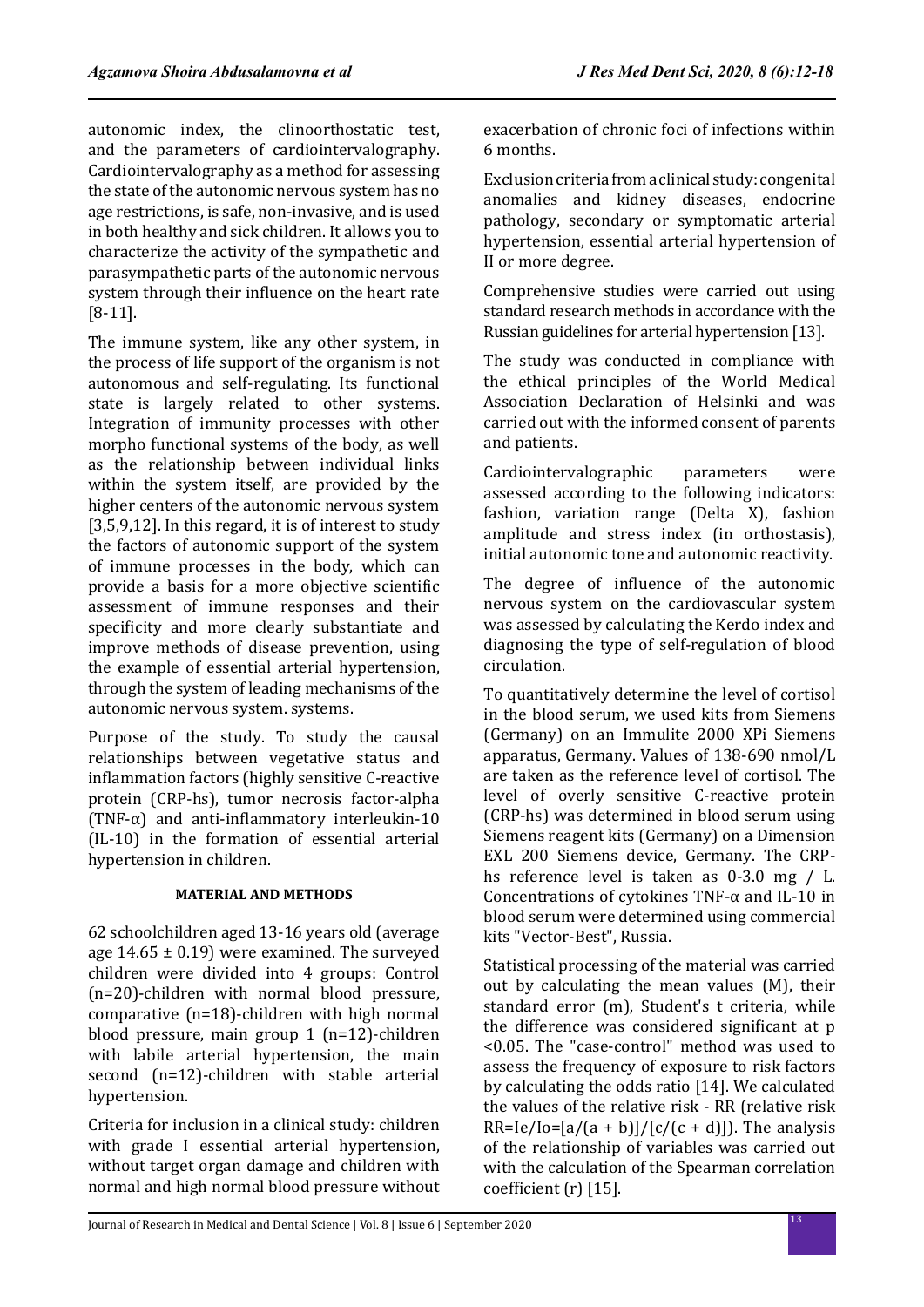## **RESULTS AND DISCUSSION**

According to the results of studies of the parameters of autonomic homeostasis in relation to the level of cortisol in children with essential arterial hypertension, a significant predominance of hypersympathicotonic initial autonomic tone ( $p$  <0.001, AR=0.33) with a low level of exposure to humoral factors (p<0.05) with rest and pronounced dissipative reactions on orthostasis (hypersympathicotonic autonomic reactivity - 45.8%, (odds ratio=1.3, RR=1.2) and asymptoticotonic autonomic reactivity - 33.3%, (odds ratio=2.8, RR=2.2), respectively).

There is a clear relationship between the Kerdo index and heart rate levels of systolic blood pressure and diastolic blood pressure in the main groups. In the group of children with high normal blood pressure and labile arterial hypertension, there is a tendency to decrease the frequency of the balanced influence of the autonomic nervous system with a parallel increase in the frequency of the sympathetic influence of the autonomic nervous system on the cardiovascular system. An increase in the sympathetic effect on the cardiovascular system was significantly more often recorded in the group of children with stable arterial hypertension ( $p$  <0.01) than in the control group and, accordingly, the lowest frequency of balanced influence (p<0.05). In relation to the parameters of the type of selfregulation of blood circulation (type of selfregulation of blood circulation), the prevalence of the cardiac component in the group of children with stable arterial hypertension (p<0.001) was revealed with a statistically significant difference in relation to the control. These changes in children with essential arterial hypertension, characterize a decrease in the activity of the functioning of parasympathetic and humoral mechanisms in the system of autonomic regulation.

The compared parameters of the level of cortisol did not go beyond the normative range. But the average values of the concentration of cortisol in the blood serum in children with stable arterial hypertension (p<0.001) and with labile arterial hypertension (p<0.05) were significantly high compared with healthy children. The frequency of detecting cortisol levels> 402.2 nmol/l in children increases the odds ratio of the formation of labile arterial hypertension by 2.3 times (Odds ratio=2.3, RR=1.7) and stabilization of arterial hypertension by 3.3 times (Ratio odds=3.3, RR=1.93), as well as maintaining high normal blood pressure by 1.2 times (odds ratio=1.2, RR=1.1), respectively. Cortisol levels> 402.2 nmol/l were significant in stabilizing hypertension (RR=1.93). The data obtained have prognostic value in relation to the formation of stable arterial hypertension in children.

Analysis of the averaged parameters of the CRP-hs level found that an increase in blood pressure was associated with an increase in the CRP-hs level. In children with stable arterial hypertension, the CRP-hs level was significantly higher than in children with normal blood pressure values. In children with arterial hypertension, CRP-hs determination had high sensitivity (Se=87.5%) and specificity (Sp=86.2%), but moderate validity (73.7%), and a high diagnostic efficiency (86.7).

According to the results of the analysis of the levels of TNF-α and IL-10 in the studied groups, regularities were established between the production of TNF- $\alpha$  and the activity of the anti-inflammatory cytokine - IL-10. At the same time, a significantly high level of TNF- $\alpha$ (p <0.05) in the group of children with stable arterial hypertension was associated with insufficient production of IL-10. However, a high concentration of IL-10 ( $p$  < 0.05) in children with high normal blood pressure was associated with a lower level of TNF- $\alpha$  (r=-0.35, p<0.05).

To date, it has been established that immune systemic inflammation is one of the main mechanisms of the development of cardiovascular pathology [11,16]. C-reactive protein (CRP), tumor necrosis factor-α (TNF-α) are associated with a high risk of complications in cardiac pathology and are considered as immunological markers of cardiovascular risk [17,18]. In several modern reviews, there is information that the variability of the increase in CRP as an indicator of systemic inflammation may have a pathogenetic significance in the development of endothelial dysfunction in essential arterial hypertension [19,20].

Overexpression of proinflammatory cytokines potentiates the progression of disorders in the blood rheology system, which is accompanied by an increase in peripheral vascular resistance, promotes the processes of vascular remodeling,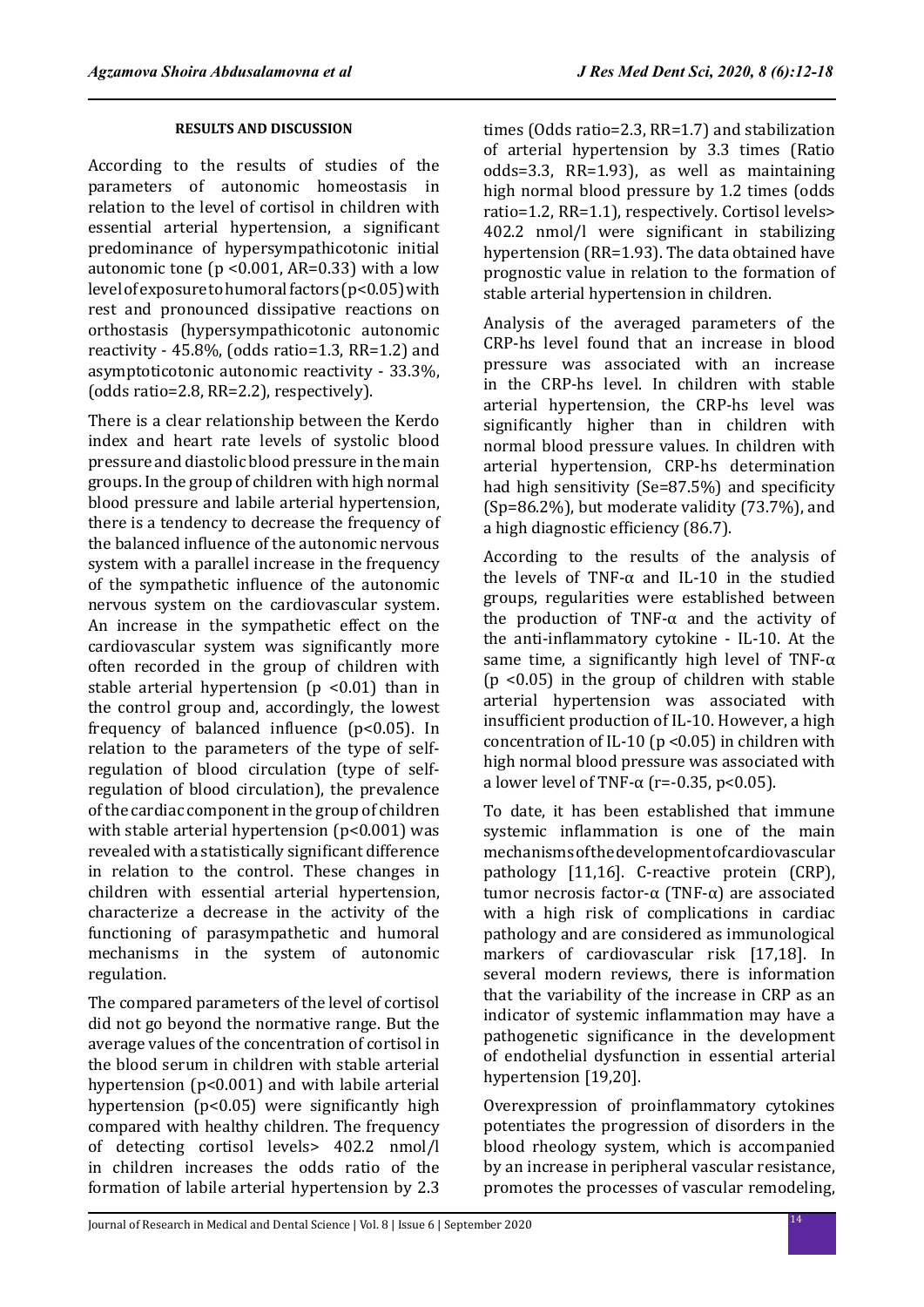impaired vascular tone, which are the trigger mechanism for the formation and progression of arterial hypertension [16,18]. At the same time, the level of TNF- $α$ > 2.84 pg/ml determines the risk of developing essential arterial hypertension in subsequent siblings 2.2 (RR=2.2) times higher than in its absence.

The results of the mathematical analysis of pairwise correlations between the parameters of cardiointervalography and the levels of CRPhs, TNF- $\alpha$ , IL-10 and cortisol in the studied groups indicate the heterogeneity of the ergoand trophotropic effects of the autonomic nervous system on the activity of pro- and anti-inflammatory cytokines and the level of cortisol. Regular relationships were established between the level of cortisol in blood serum and the parameters of the functioning of the cardiovascular system, as well as the constants of cardiointervalography in children with different values of blood pressure.

In children of the control group (Figure 1), there were direct correlations between the level of cortisol and indicators of heart rate, Kerdo index, mod amplitude parameters, stress index 1 and stress index 2 (r=+0.25, p>0.05, r=+0.44, p<0.01, r=+0.53, p<0.001, r=+0.51, p<0.001,  $r=+0.50$ , p < $0.001$ , respectively). An inverse correlation was established between the level of cortisol and the values of the type of selfregulation of blood circulation (r=-0.45, p<0.01). Direct correlations were established between CRPhs and values in orthostasis of the mode amplitude, stress index 2, autonomic reactivity, cortisol level (r=-0.50, p<0.001, r=0.48, p<0.01, r=0, 41, p<0.01, r=0.34, p<0.05, respectively). For TNF-α, multidirectional relationships were revealed: positive with amplitude mode, delta X (in orthostasis), (r=0.53, p<0.001 r=0.45, p<0.01,) and negative with amplitude mode, delta X, stress index 2, autonomic reactivity in orthostasis, (r=-0.42, p<0.01, r=-0.40, p<0.01, r=-0.42, p<0.01, respectively).

Children with high normal blood pressure (Figure 2) were characterized by a decrease in the strength of multidirectional correlations between the level of cortisol and indicators of the Kerdo index and the type of self-regulation of blood circulation ( $r=+0.21$ ,  $p>0.05$ ,  $r=-0.21$ ,  $p>$ 0.05, respectively); disappearance of connections with the amplitude of the mode and stress index 1 and stress index 2, but the appearance of a direct average strength of the connection with the Mode in orthostasis  $(r=+0.50, p<0.001)$ . The connections between CRP-hs and systolic, diastolic blood pressure, such as self-regulation of blood circulation, delta X with an inverse vector (r=-0.37, p <0.05, r=-0.58, p <0.001, r=- 0.65, p <0.001, r=-0.37, p<0.05, respectively) and values of heart rate, Kerdo index, stress index 1 with positive ( $r=0.48$ ,  $p < 0.05$ ,  $r=0.65$ ,  $p < 0.001$ , r=0.52, p<0.001, respectively) with positive.

In children with labile arterial hypertension, the values of the correlation coefficients between the level of cortisol and heart rate indicators, Kerdo index, mod amplitude parameters, stress index 2 and the type of blood circulation selfregulation were not established. Relationships of low strength without statistical significance with stress index 1, delta X, mode amplitude in



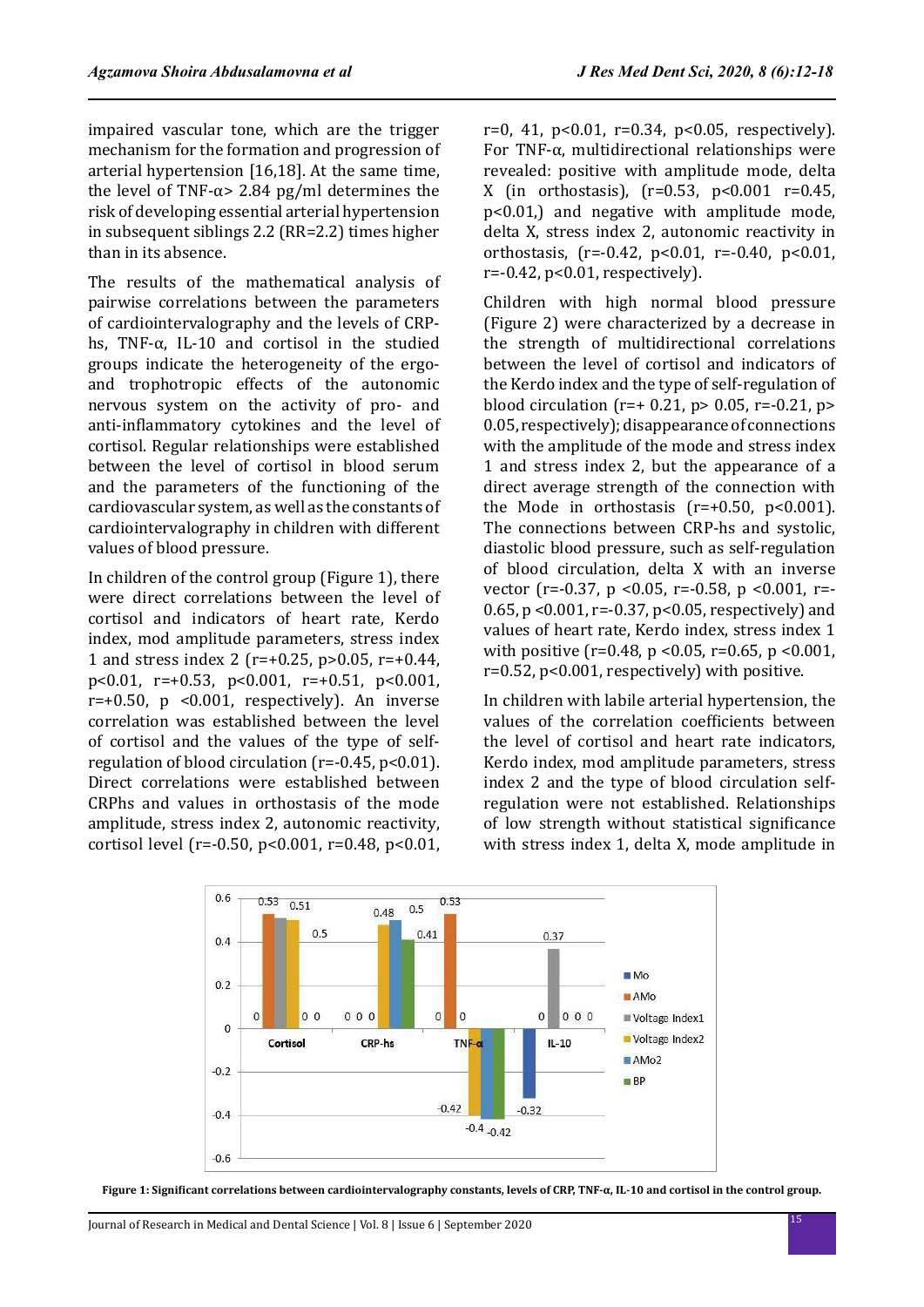

**Figure 2: Significant correlations between cardiointervalography constants, levels of CRP-hs, TNF-α, IL-10 and cortisol in the comparison group.**

orthostasis and autonomic reactivity (r=0.23, p> 0.05, r=-0.29, p>0.05,=-0 , 26, p>0.05, r=- 0.25, p>0.05, respectively) were typical for children with labile arterial hypertension. Also found the only reliable relationship, inherent only in this group of children, between the levels of cortisol and IL-10 ( $r=0.52$ ,  $p<0.01$ ). Perhaps this fact indicates the stabilizing effect of the stress hormone on the production of the anti-inflammatory cytokine IL-10 in an uncontrolled process of systemic inflammation. Multidirectional connections appear between TNF- $\alpha$  and Kerdo index indicators, such as self-regulation of blood circulation (r=- 0.50, p<0.05, r=0.50, p<0.05, respectively) with the disappearance of connections with cardiointervalography constants in orthostasis. Identical dynamics can be traced between CRPhs parameters delta X, stress index 2, autonomic reactivity in orthostasis ( $r=0.45$ ,  $p < 0.01$ ,  $r=$ 0.35, p <0.05, r=-0.32, p<0.05, respectively).

Completely different correlations were found in the group of children with stable arterial hypertension (Figure 3). Significant direct correlations were established between the level of cortisol and heart rate parameters, the amplitude of the mode in orthostasis and the stress index 2 ( $r=0.52$ ,  $p<0.01$ ,  $r=0.44$ ,  $p<0.05$ ,  $r=0.46$ ,  $p<0.05$ , respectively), as well as the feedback between the mode in orthostasis ( $r = -0.43$ ,  $p < 0.05$ ). Only in this group were the dependences of diastolic blood pressure on the level of cortisol (r=0.28, p>0.05), Maud on CRPhs (r=0.46, p<0.05) noted. Relationships were found between TNF- $\alpha$  and systolic arterial pressure (r=-0.60, p<0.001), delta X, stress index 1 (r=-0.42, p<0.05, r=0.40, p<0.05, respectively), absent in the compared groups. New relationships were established between IL-10 and the values of delta X, Mod (in orthostasis) ( $r=0.49$ ,  $p<0.05$ ,  $r=$ 0.40, p<0.05, respectively).

#### **CONCLUSION**

Revealed relationships between the values of cortisol, inflammation factors and parameters of the functioning of the cardiovascular system, as well as the constants of cardiointervalography testified to the preservation of intrasystemic regulatory mechanisms that ensure the physiological state of the cardiovascular system in children with normal blood pressure values.

Children with high normal blood pressure were characterized by a more compensated state of the neurohumoral level of regulation of the heart and blood pressure through the vascular system, with the involvement of the inflammatory factor as a highly sensitive C-reactive protein (CRPhs) in the process, which indicates a protectiveadaptive response of the body.

An increase in the secretion of cortisol in the group of children with arterial hypertension and the establishment of other correlations indicate a change in the stress-realizing system of the body with an overstrain of the neuroendocrine channel of blood pressure regulation with the activation of the pro-inflammatory cytokine - TNF- $\alpha$ , which are the triggering mechanism of formation arterial hypertension. These changes, apparently, are characteristic of chronic stress of inflammatory genesis, which determine the pathogenetic significance in the development of essential arterial hypertension in children.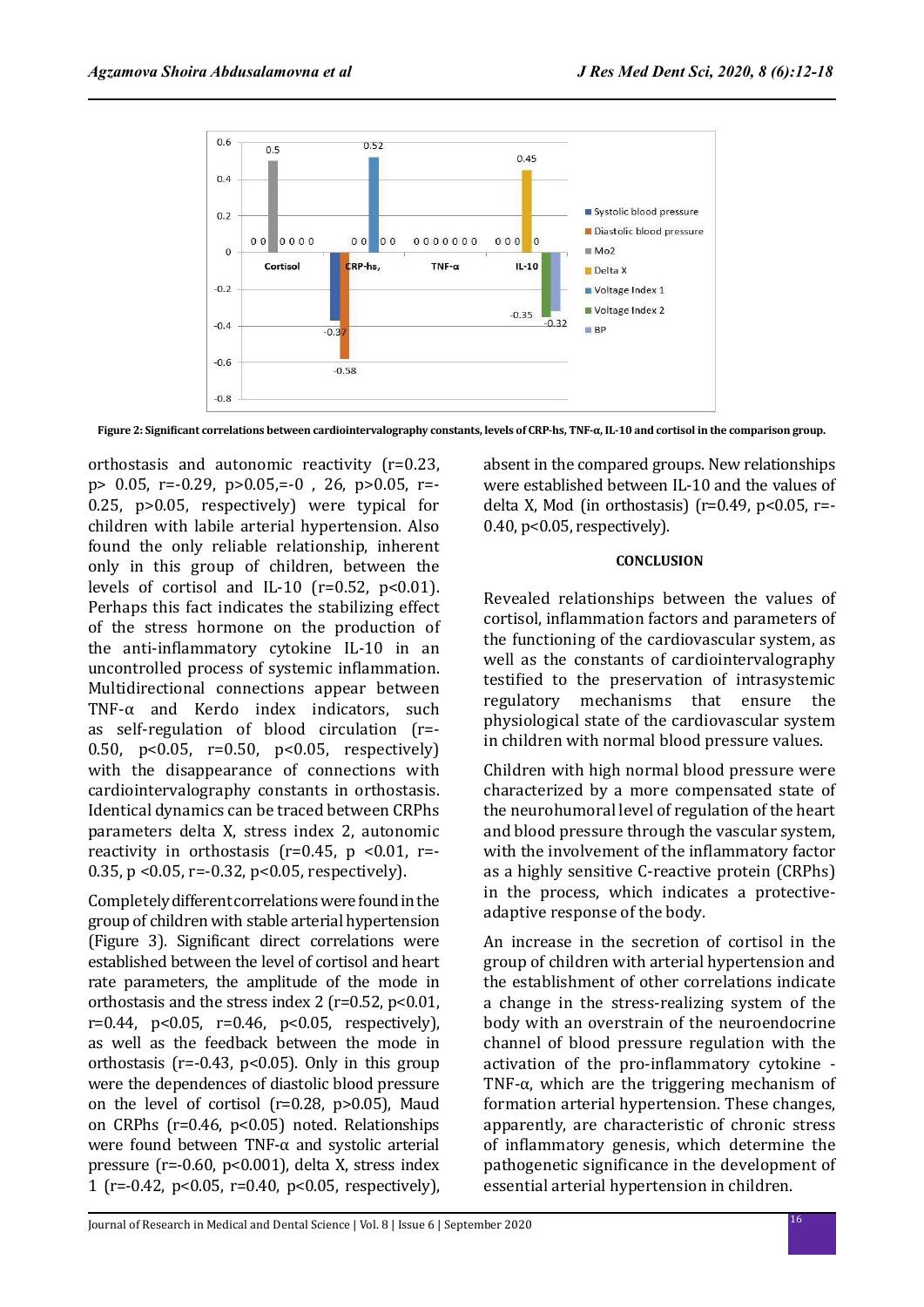

**Figure 3: Significant correlations between cardiointervalography constants, levels of CRP-hs, TNF-α, IL-10 and cortisol in the group of children with stable arterial hypertension.**

#### **ACKNOWLEDGEMENTS**

We are grateful to the staff members of Tashkent Pediatric Medical Institute for the cooperation and support in our research. The participants kindly gave full written permission for this report.

#### **CONSENT**

Written informed consent was obtained from all participants of the research for publication of this paper and any accompanying information related to this study.

#### **CONFLICT OF INTEREST**

The authors declare that they have no competing interests.

#### **FUNDING**

No funding sources to declare.

#### **REFERENCES**

- 1. Flynn JT, Kaelber DC, Baker-Smith CM, et al. Clinical practice Guideline for screening and management of high blood pressure in children and adolescents. Pediatr 2017; 140:e20171904.
- 2. http://apps.who.int/iris/ bitstream/10665/148114/1/9789241564854\_eng. pdf?ua=1
- 3. Wayne AM, Voznesenskaya TG, Vorobieva OV. Vegetative disorders: Clinical picture, diagnosis, treatment. A guide for doctors. Edn Golubeva VL. Moscow: Medical Information Agency, 2010.
- 4. Litwin M, Feber J, Ruzicka M. Vascular Aging: Lessons from pediatric hypertension. Canadian J Cardiol 2016; 32.
- 5. Akhmedova FM, Agzamova SA, Shamansurova EA. Vegetative status and cortisol level in school age children with normal, high normal arterial pressure and essential arterial hypertension. Central Asian J Pediatr 2019; 2:191-196.
- 6. Agzamova SA, Akhmedova F, Shamansurova EA. Evaluation of potentially removable risk factors of arterial hypertension in children of Uzbekistan. Eur Sci Review 2018; 7:72-75.
- 7. Agzamova SA, Hasanova GM. Obesity in children: Frequency of occurrence and features of thickness of epicardial fat depending on indicators of body weight index and lipid spectrum. Int J Psychosocial Rehab 2020; 24:434-442.
- 8. Kaladze NN, Zyukova IB. The state of the stress implementing system in children with arterial hypertension. Modern Pediatr 2013; 5:147-150.
- 9. Timofeeva EP, Ryabichenko TI, Skosyreva GA, et al. The state of the autonomic nervous system in adolescents 15–17 years old. Russian Bulletin Perinatol Pediatr 2016; 4:82-87.
- 10. Ledyaev MYA, Mozoleva SS, Gavrikov LK. Early diagnosis of arterial hypertension in adolescent children. Health Uzbekistan 2019; 2:40-43.
- 11. Ewald DR, Haldeman LA. Risk factors in adolescent hypertension. Glob Ped Health 2016; 3.
- 12. Gaiduk TA, Shostakovich-Koretskaya LR, Gaiduk OI. Immunological factors of cardiovascular risk (TNF- $\alpha$ ) depending on various hemodynamic forms of arterial hypertension in adolescents. Klinichna Med 2018; 2:29- 33.
- 13. Agapitov LI, Cherepnina IV. Diagnostics, treatment, and prevention of arterial hypertension in children and adolescents. J Cardiovascular Therapy Prevention 2009; 8:32.
- 14. Ponomareva LA. Using the principles of evidence-based medicine in the organization and conduct of hygienic research (Method Recommended). Tashkent 2004; 25.